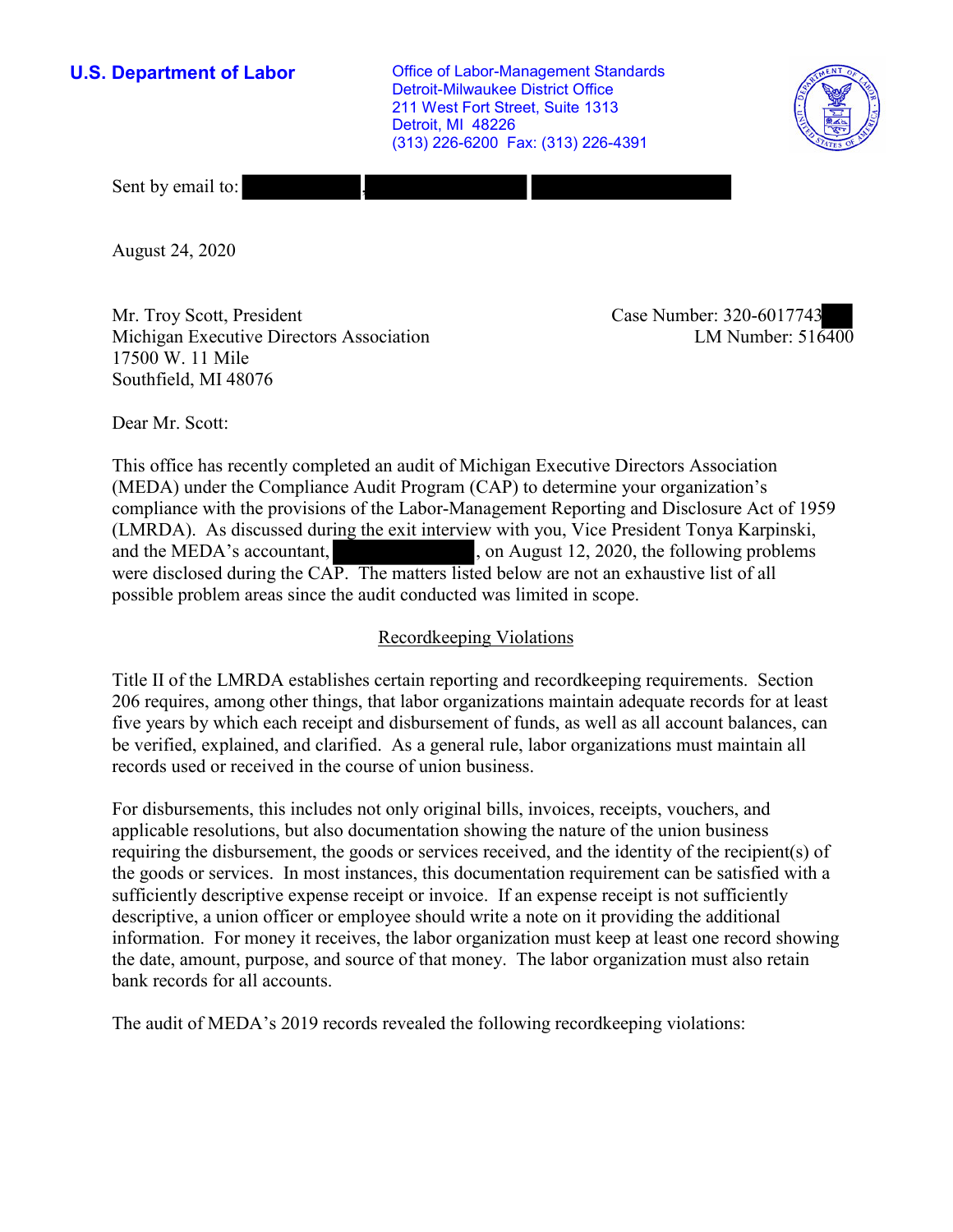Mr. Troy Scott August 24, 2020 Page 2 of 4

## 1. General Reimbursed and Credit Card Expenses

 were not retained for three reimbursements totaling \$328.95 paid to you for expenses you card charges totaling \$1,689 MEDA made for meal expenses during the audit year. While MEDA did not retain adequate documentation for reimbursed expenses and credit card expenses incurred by union officers totaling at least \$2,060. For example, itemized receipts incurred while traveling for union business. In support of these expenses, MEDA only retained expense vouchers and credit card signature receipts, which are not sufficient. As another example, adequate supporting documentation was not retained for at least 18 credit MEDA retained vouchers for all of these meal charges, it did not retain receipts for 3 of the charges, and MEDA's records for the remaining 15 charges did not always include itemized receipts, written explanations of union business conducted, or the names and titles of the persons incurring or receiving the benefit of the restaurant charges.

 union business purposes and to sufficiently fulfill the recordkeeping requirement of LMRDA charges. Also, the records retained must identify the names of the restaurants where the As noted above, labor organizations must retain original receipts, bills, and vouchers for all disbursements. Itemized receipts provided by restaurants to officers and employees must be retained. These itemized receipts are necessary to determine if such disbursements are for Section 206. Records of meal expenses must include written explanations of the union business conducted and the full names and titles of all persons who incurred the restaurant officers or employees incurred meal expenses. The president and treasurer (or corresponding principal officers) of your union, who are required to sign your union's LM report, are responsible for properly maintaining union records.

2. Failure to Record Receipt

 MEDA did not record in its receipts records a [\\$1,394.65](https://1,394.65) reimbursement it received from you an erroneous payment you made to your personal credit card account from MEDA's general \$[1,394.65](https://1,394.65) deposit in its QuickBooks general ledger. Union receipts records must include an and amount received, and the source of the money. 3. Lack of Salary Authorization during the audit year. At the opening interview, you indicated that you made a deposit of \$[1,394.65](https://1,394.65) into the union's checking account on August 22, 2019 to reimburse the union for fund checking account on August 13, 2019. That audit revealed that because the union believed that the disbursement and subsequent deposit would "net" to \$0, it did not record the adequate identification of all money the union receives. The records should show the date

 and Disbursements to Officers) of the LM-3 were the authorized amounts and therefore were budget for the audit year included officer salaries, there was no record of the budget being MEDA did not maintain records to verify that the salaries reported in Item 24 (All Officers correctly reported. The MEDA by-laws in effect during the audit period are silent regarding officer salaries. During the opening interview, you advised that disbursements are typically authorized through annual budgets presented at membership meetings; while the union's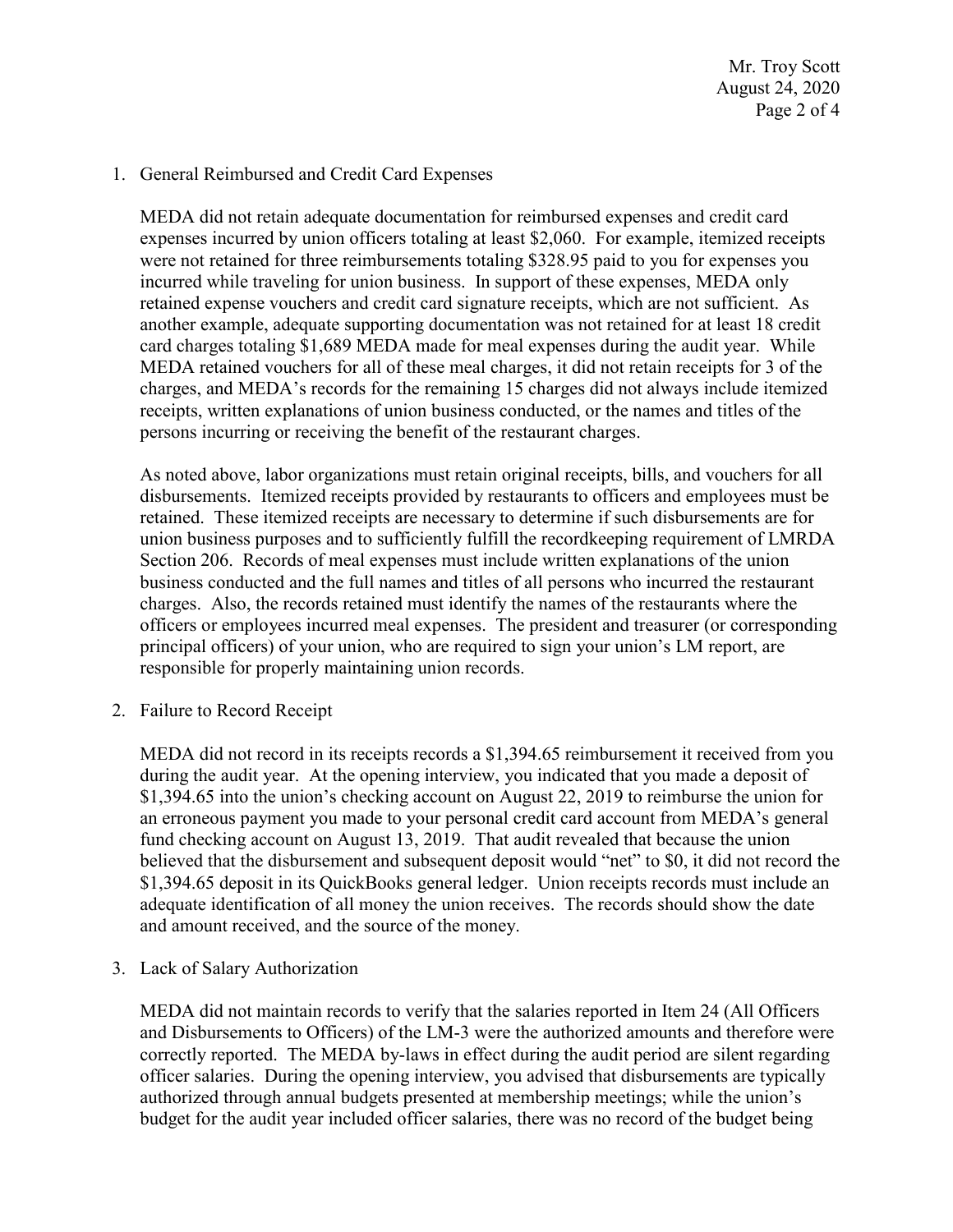salaries, you were in the process of formalizing an authorization of officer salaries. The presented to or approved by MEDA's membership. During the audit, you indicated that while you were not aware of any union documents authorizing the disbursement of officer union must keep a record, such as meeting minutes, to show the current salary authorized by the entity or individual in the union with the authority to establish salaries.

4. Salary Disbursement to Former President Kim Edwards

 ledger as a "journal entry" dated December 11, 2017. During the audit, Treasurer Nancy Rutkowski stated that Ms. Edwards' salary payment was recorded this way because it included \$2,000 withheld from Ms. Edwards' salary from the previous year for "tax MEDA did not properly record in its disbursements records \$2,000 that it paid Ms. Edwards during the audit year. The audit revealed that Ms. Edwards received a \$4,700 check for salary in November 2018. However, MEDA only recorded a \$2,700 payment to Ms. Edwards in its QuickBooks (QB) general ledger; the remaining \$2,000 was recorded in the purposes."

 business requiring the disbursement, the goods or services received, and the identity of the Union disbursement records must include an adequate identification of all money the union disburses. The records should show the date and amount disbursed, the nature of the union recipient of the money.

Based on your assurance that MEDA will retain adequate documentation in the future, OLMS will take no further enforcement action at this time regarding the above violations.

## Reporting Violations

 Labor Organization Annual Report (Form LM-3) filed by MEDA for the fiscal year ended The audit disclosed a violation of LMRDA Section 201(b), which requires labor organizations to file annual financial reports accurately disclosing their financial condition and operations. The August 31, 2019, was deficient in the following areas:

1. Acquire/Dispose of Property

 type and value of any property received or given away in the additional information section retirees." In addition, the union must report the cost, book value, and trade-in allowance for Item 13 (During the reporting period did your organization acquire or dispose of any assets in any manner other than by purchase or sale?) should have been answered, "Yes," because the union gave away tee-shirts totaling at least \$926 during the year. The union must identify the of the LM report along with the identity of the recipient(s) or donor(s) of such property. The union does not have to itemize every recipient of such giveaways by name. The union can describe the recipients by broad categories if appropriate such as "members" or "new assets that it traded in.